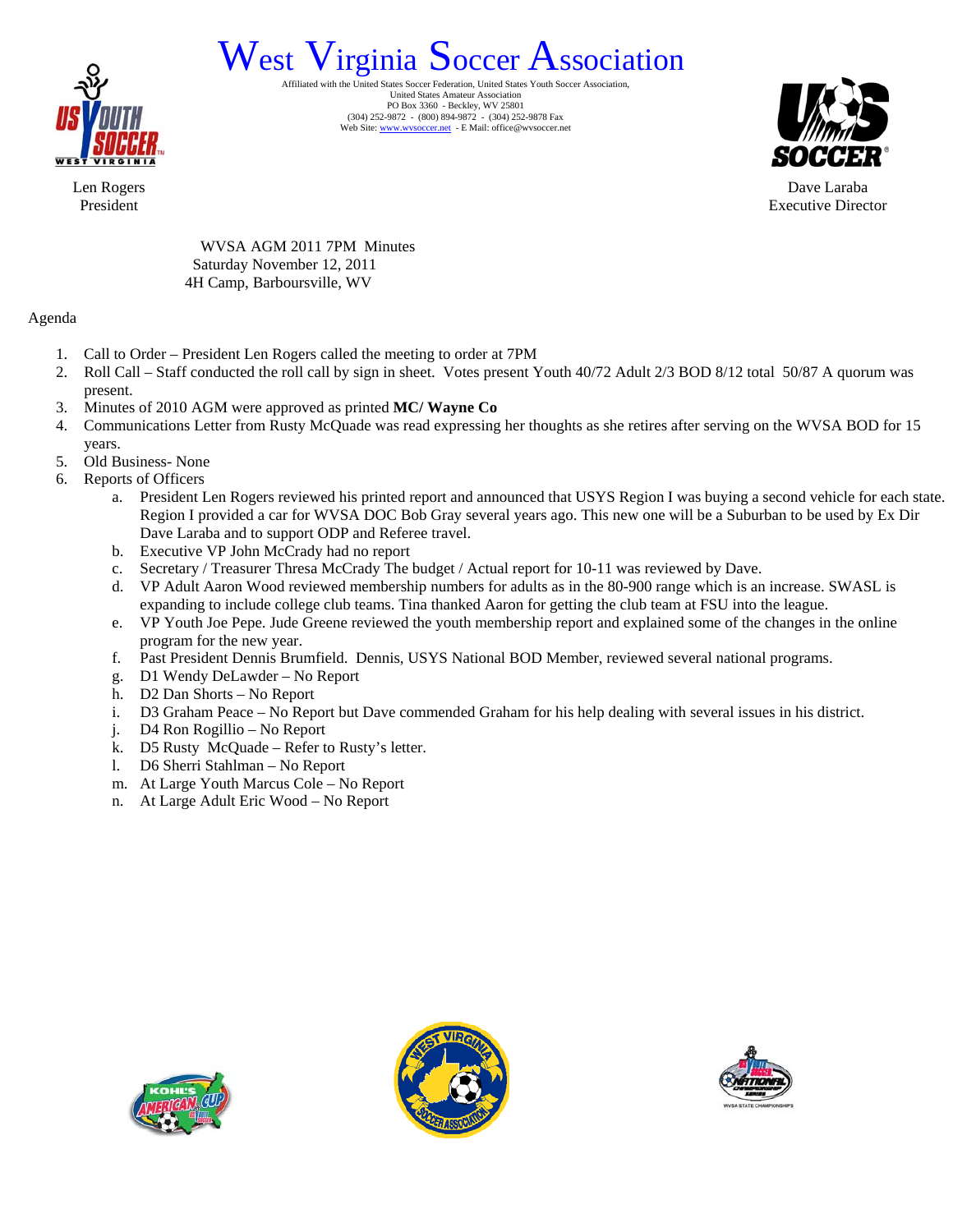#### 7. Reports of Committee's

a. Cups John McCrady

1 Kohls Cup John McCrady - John reviewed this years cup. The committee worked to resolve several issues with teams and clubs. There are 68 teams here this weekend and all are playing at least 3 games. Plans for next year are to bring all teams to Barboursville 11/10-12. 2 girls divisions were added this year.

2 Open Cup – This years OC will be June 2-1 in Barboursville.

3 USYS National Championships John Newton – WV State Championships will be held in Beckley May 19-20 with prelims as needed April 28-29. The entry deadline is Jan 1, 2012. There are changes to roster rules from USYS. Please review the information on the new procedures when it is published.

- b. Recreation Ron Rogillio There is a spring u15-u19 recreational league in the Charleston, Huntington, Ripley area. Contact Ron if you have teams that would like to join.
- c. Risk Management Ron Rogillio Ron and Dave reviewed Goal Safety and Child safety in view of recent goal accidents and the Penn State situation. All Clubs need to link to the WVSA website Risk Management section on their websites.
- d. Referee Mike McCarthy Mike reviewed his printed report and highlighted various numbers concerning referee registration and retention. There will be an assignors class in Bridgeport and one may be held in Charleston. Contact SDI Dennis Brumfield if you have need of a new instructor in your area. Thanks to Freddy Potter for doing several classes in his district.
- e. Budget Dave Laraba Differed to new business
- f. Top Soccer Jude Greene There are new programs coming on. Preston Co attended regional training. We are hoping to have a State TOPS Coach who will be able to conduct training in WV.
- 8. Staff Reports
	- a. Executive Director Dave Laraba Reviewed written report
	- b. Director of Coaching Bob Gray Bob noted the coaching courses hosted the past year and asked that any club wanting a course to contact the office. There will be a D Lic in the Eastern Panhandle in 2012.
	- c. Director of Member Services, Jude Greene reviewed updates to the online program.
	- d. Director Administrative Services Kristi Richmond No Report
	- e. Director of Soccer Operation, Charlie Birklebach is printed. WVCRSL info is on the website.
	- f. ODP Tina Mascaro Tina reviewed her report and noted that tryouts will be indoor in jan.
- 9. New Business
	- a. Elections of Officers
		- 1 Ex VP John McCrady **JoN/ MC** Elected
		- 3 VP Adult Aaron Wood **DC/AW** Elected
		- 4 D1 Wendy Delawder **Appointed by President to new 2Yr Term**
		- 5 D3 Graham Peace **LC/ CWV** Elected
		- 6 D5 Sean Acord **NG/YSWV** Elected
		- At Large Youth Marcus Cole **JeN/ HY**
	- **b.** Approval of Budget Approved **AW / MC**
	- c. Approval of BOD Actions None
	- d. Amendments to The WVSA Constitution None
	- e. By Law Amendments None
	- f. Rule Changes

Permission to make editorial and other changes to comply with new

- USYS and Region I Cup Rules **RR/MC** Approved
- g. Policy and Procedure Changes **See Attached sheet**

Discussion of Insurance Cost increase and possible fee increase for

 2012 –13 Information ONLY, Disscussion on insurance rates and other costs. Members to take info back to clubs and give feedback through Dist and at large Com for BOD action in Feb.

h. Membership Applications / Name Changes BRC YMCA to YMCA of SWV **Jn/ MC** approved

10. Good of the Game- Presentation by Ron Rogillio on behalf of Pat O'Reilly in recognition of WVSA hosting the 2009-2010 USYS RI Championships.

Adjournment The meeting was adjourned at 920PM





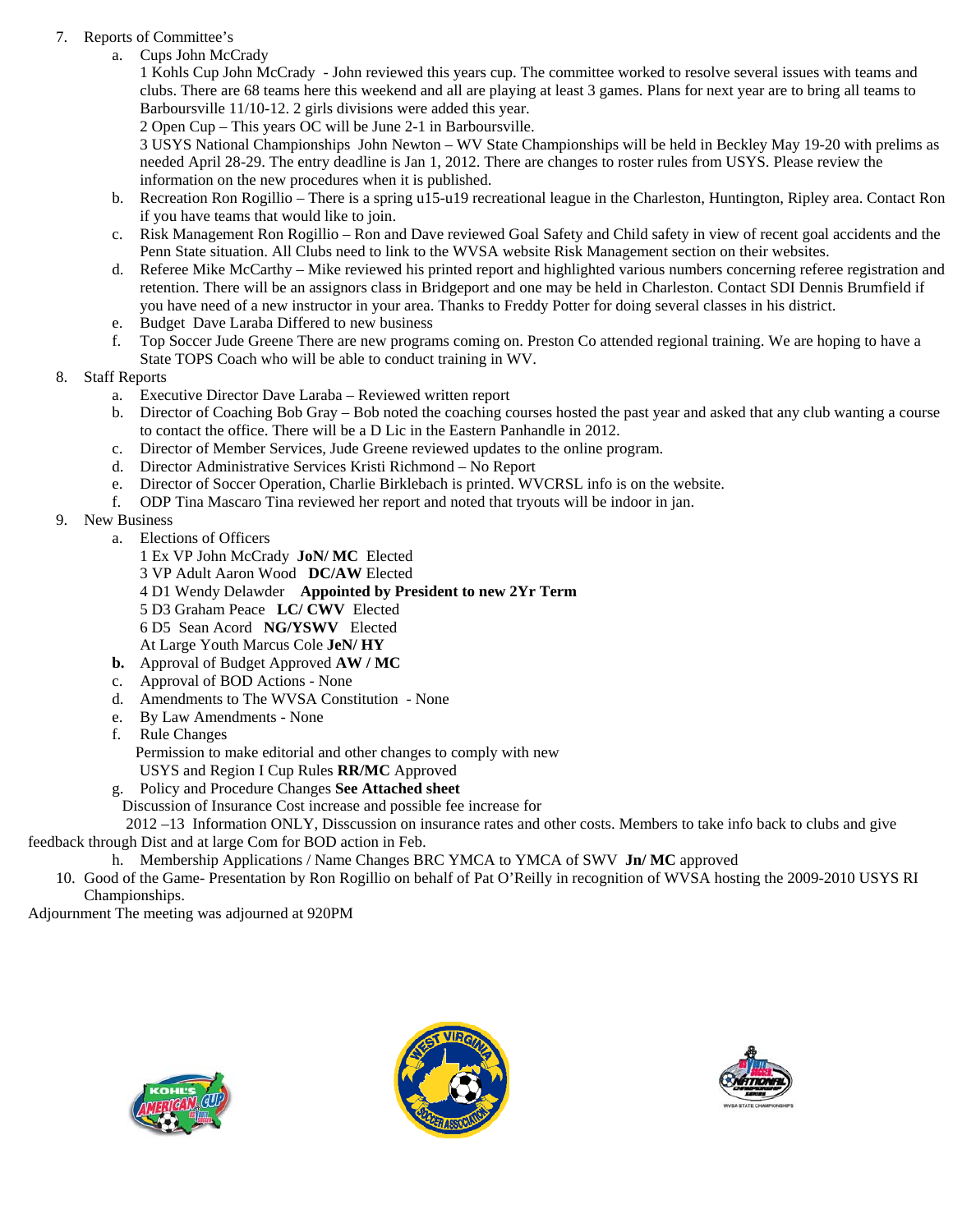WVSA Rule Changes WVSA AGM 11/12/2012

Bold new language or rule **Delete** Italic's explanation

4.2.6 Misconduct toward officials

4.2.6.3.4.2 Any person found guilty of misconduct toward a game official may be suspended from 1 match **(3 match's**) to 1 year.

 *A person sent off by the referee has an automatic 1 match suspension so this will allow for a min longer suspension for this offense.*  RR/MC approved

5.2.1 Kohls Cup

*5.2.1.1.1* The team has played a minimum of six games against **at least three different** WVSA registered opponents in its own or older age div. **By November 1. Exceptions due to weather or travel distance may be made by the WVSA Kohls Cup Chair.** To ensure all teams are qualified

JN/LC approved

 5.2.1.1.7 All cup entries must be postmarked by 10/15. **( completed online by the date established by the cup committee)**  *To make the rule fit how we now register teams for the cup* 

JN/MC approved

 5.2.1.1.4 No Team may have more than ½ its roster from outside the clubs home county Players from outside the home county (**and those out of county players)** must be from within the clubs district.

 *Clarification that out of county players may only come from within a clubs district.* 

LC/MC approved

#### 5.2.1.2 Rosters

.7 The number of T **and or All Star** players may not be more than 1 **(2)** player **(s)** higher than the number of T players on each of the other teams in the age group in the club.

*To allow some flexibility for clubs* 

RR/MC approved

**Academy Programs** 

- **1. Member clubs may offer an academy program to train younger players, U8, U10, and U12.**
- **2. Academy teams may play friendly matches against other academy teams and in the WVSA Open Cup Academy Division.**
- **3. Any recreation players that participate in an academy program will be subject to the same rules as All-Star players for Kohls Cup**
- **4. Academy players must be rostered on an academy roster in the WVSA / YLUSA system.**

To allow recreation players to receive additional training without becoming travel players.

**JN/MC approved** 





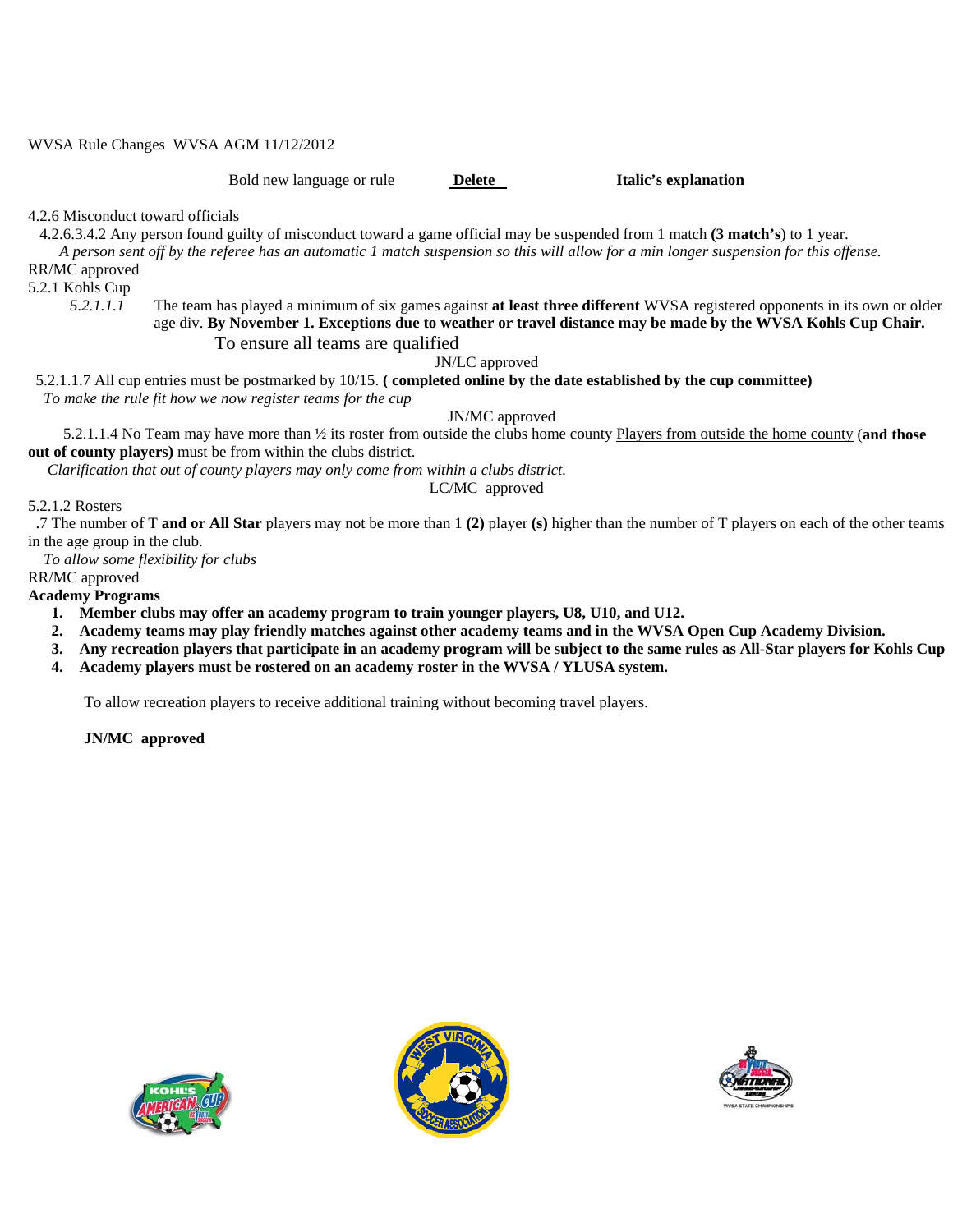#### **Delete the ability to grant exceptions to the following rules. JN/MC approved**

3.15.3 For WVSA Registered Travel Teams

- 1. A Team may have on its roster only players of the following age groups for the seasonal year in which the team is participating.
	- 1. For teams participating in the Under 15 and below age groups, each player on the team must be (A) of the age of the age group in which the team is participating in that seasonal year, or (B) of the age in either of the next 2 younger age groups of that age group in which the team is participating in that seasonal year.
	- 2. For teams participating in the Under 16 and older age groups, each player on the team must be (A) of the age of the age group in which the team is participating in that seasonal year, or (B) of the age in either of any younger age group, through U14, of that age group in which the team is participating in that seasonal year.
	- 3. Exceptions may be granted by the Director of Membership Services for teams not participating in the US Youth Soccer national Championship Series i. Hardships may not be granted for Any WVSA Cup Play

3.15.4 Age Restrictions For WVSA Registered Recreational Teams

1. A Team may have on its roster only players of the following age groups for the seasonal year in which the team is participating.

1. For teams participating in the Under 15 and below age groups, each player on the team must be (A) of the age of the age group in which the team is participating in that seasonal year, or (B) of the age in either of the next 2 younger age groups of that age group in which the team is participating in that seasonal year.

2. For teams participating in the Under 16 and older age groups, each player on the team must be (A) of the age of the age group in which the team is participating in that seasonal year, or (B) of the age in either of any younger age group, through U14, of that age group in which the team is participating in that seasonal year.

3. Exceptions may be granted by the Director of Membership Services for hardships

i. Hardships may not be granted for Any WVSA Cup Play

3.15.5 Roster Age Limits

1.A Team may have on its roster only players who 's age's fall within the US Youth Soccer Player Age Matrix.(U4)- U19) i. Hardships may not be granted for Any WVSA Cup Play

3.15. Limit on Roster Age for WVSA Travel Teams

1**.** A Team may not register any player below U8.

2. Exceptions may be granted by the Director of Membership Services for hardship





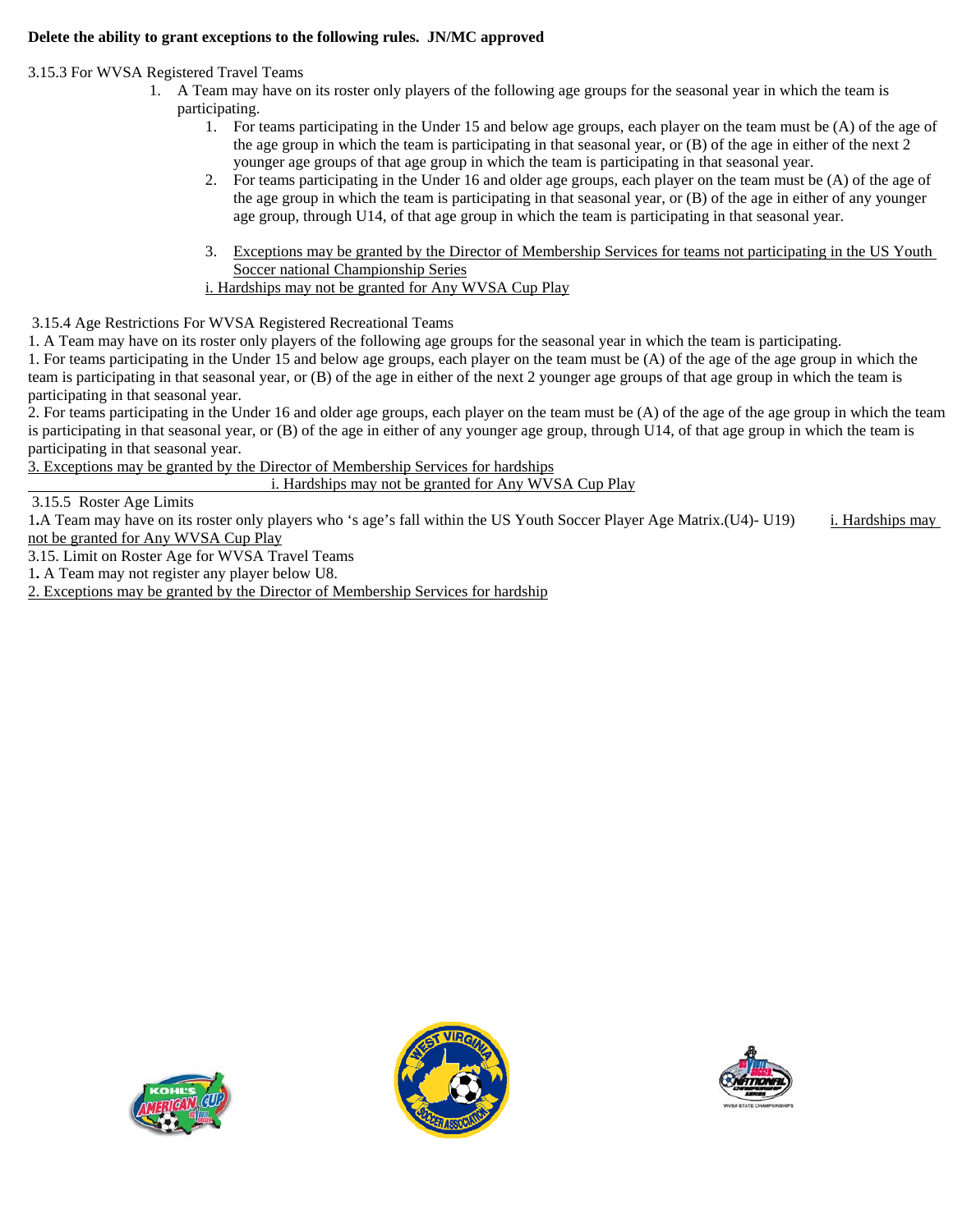#### **The Following is for discussion ONLY Please review with your club and give feedback to any WVSA BOD Member. Contact Dave Laraba with any ?**

WVSA Youth Insurance premium increase and utility, fuel cost and travel increases

 The last WVSA per player fee increase was 10 years ago and at that time we said we would not come back for another increase for 10 years unless their where raises in the US Youth Soccer or US Soccer players fees.

 WVSA has had several years of high loss ratio's for medical coverage. Our premium was set to go from \$2 per player to \$2.74 this year. We were notified in late June after some members had started fall registration. We were able to negotiate a rate of \$2.25 for this year but we will face another increase for 2012-2013. There are several options:

A.

- 1. Increase the deductible from \$500 to \$1,000
- 2. Decrease the per claim limit from \$50,000 to \$25,000
- 3. Work with our carrier to get the best rate possible with no player fee increase

B.

- 1. Increase deductible from \$500 to \$750
- 2. Decrease the per claim limit from \$50,000 to \$30,000
- 3. Work with our carrier to get the best rate possible with a player fee increase of \$1 for registration to cover insurance costs for the next 2 years.

C.

 $\setminus$ 

- 1. Increase deductible from \$500 to \$750
- 2. Decrease the per claim limit from \$50,000 to \$30,000
- 3. Work with our carrier to get the best rate possible with a player fee increase of \$2 for registration to cover insurance and other costs.

In B and C the basic WVSA per player cost would be raised and the travel player fee would remain at \$20.





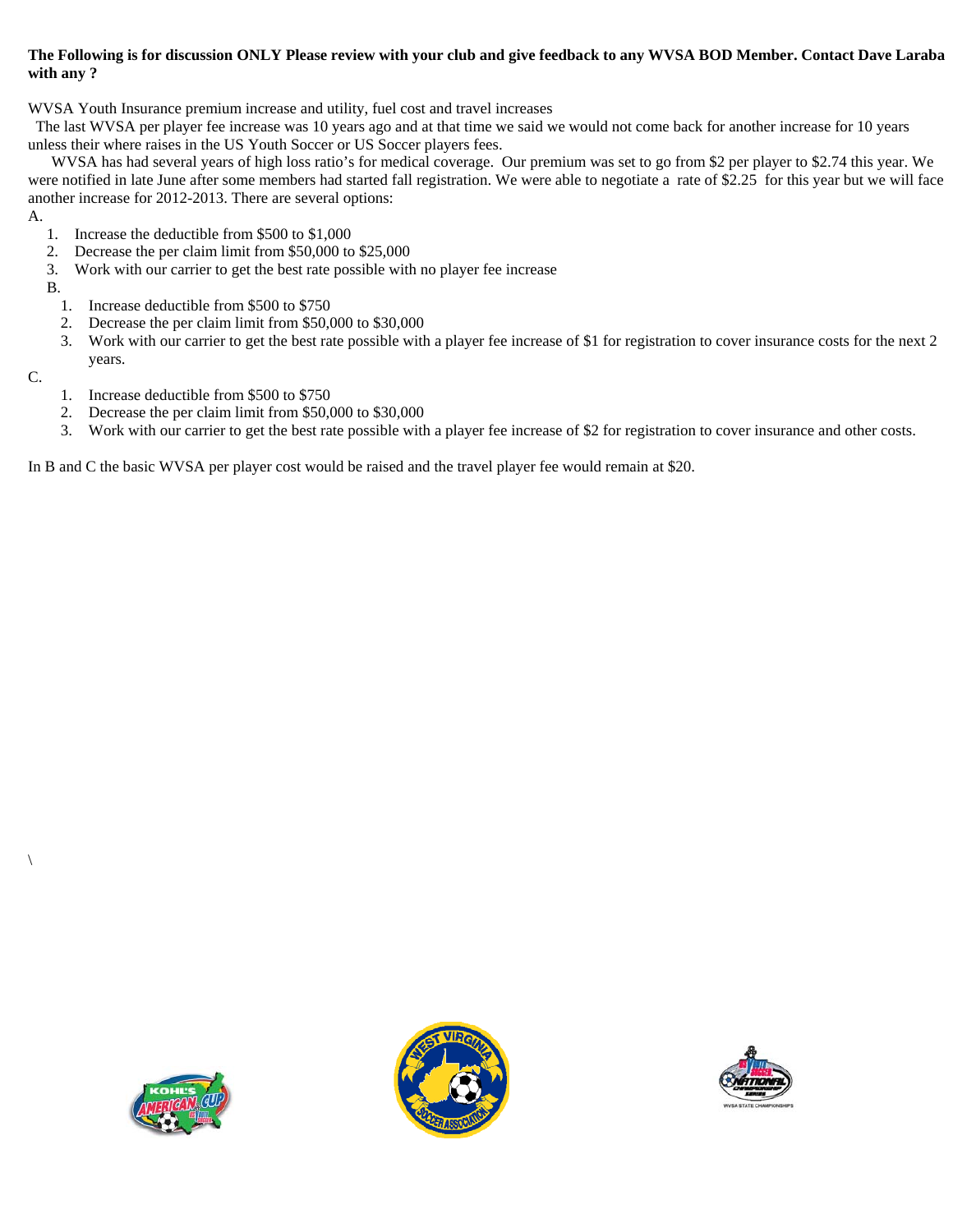## **WVSA President's Report Annual General Meeting**

## **November 12, 2011**

West Virginia Soccer Association continues to serve it members by providing the best and friendliest State Office Staff. Dave Laraba and all his key staff are always available to listen and solve whatever problem is thrown at them. You guys are the heartbeat of our association and I want to thank everyone for the great jobs that you do. Thank you for taking care of our membership like they are family.

As we explore hosting other tournaments and events though out our state, Mayor Turman of the Village of Barboursville was very excited to have the WVSA Open Cup back in the Barboursville Soccer Complex in June. So when I called him about hosting Kohl's Cup at the complex in November he was very happy. Mayor Turman, Kandi Miller, the Village Council, Steve Parsons and his staff always go the extra mile to help us with our event hosting.

John McCardy and his Cup Committee have again done a great job running our 2011 tournaments though out our state. He is always looking for more volunteers to help so if you like a challenge talk to John. Many great memories are made on the committee. Not to mention lots of soccer.

Tina Mascaro WVSA ODP Administrator has our ODP programs on track for another good year. ODP tryouts are just around the corner check the website for dates. Tina and Bob Gray DOC take great care of our ODP programs and I thank them for the great job they both do. Congratulations to the 96 Girls ODP team on advancing to the ODP Tournament finals at Kirkwood Soccer Complex in Delaware

WVSA and the other Region 1 States are waiting to hear who might be the next equipment sponsor. No news until after the first of the year. The US Youth Soccer Association continues to deal with cuts but most programs are still running. Hopefully as our economy improves the sponsors will be able to donate more.





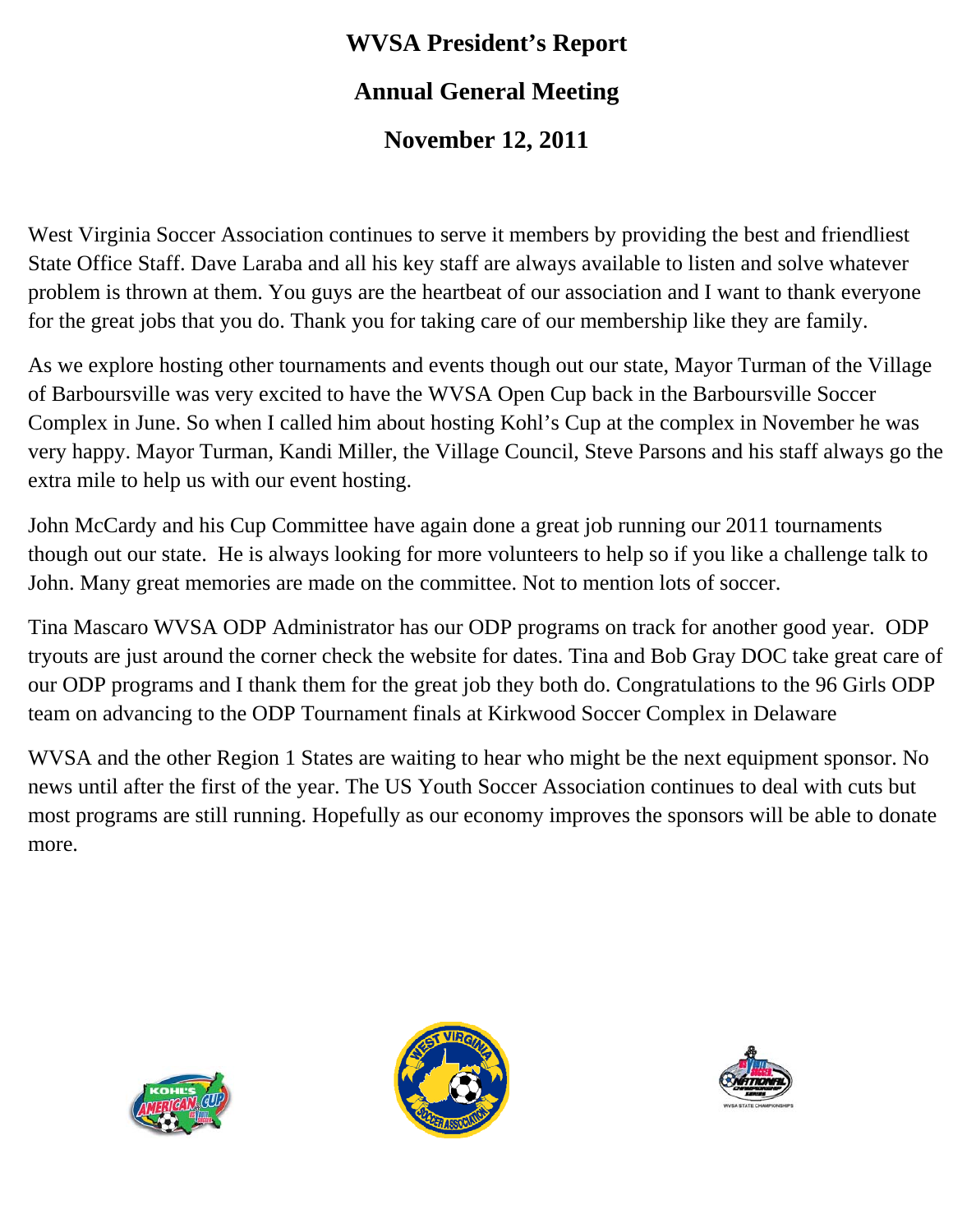Events attended in 2011

Jan:

NSCAA Convention

Feb:

USYS Workshop

Region 1 President's meeting

Region 1 meeting

Mar:

US Soccer AGM

May:

WVSA State Championships

June:

WVSA Open Cup

ODP tournament Finals

July:

US Youth Soccer Championship Series Finals





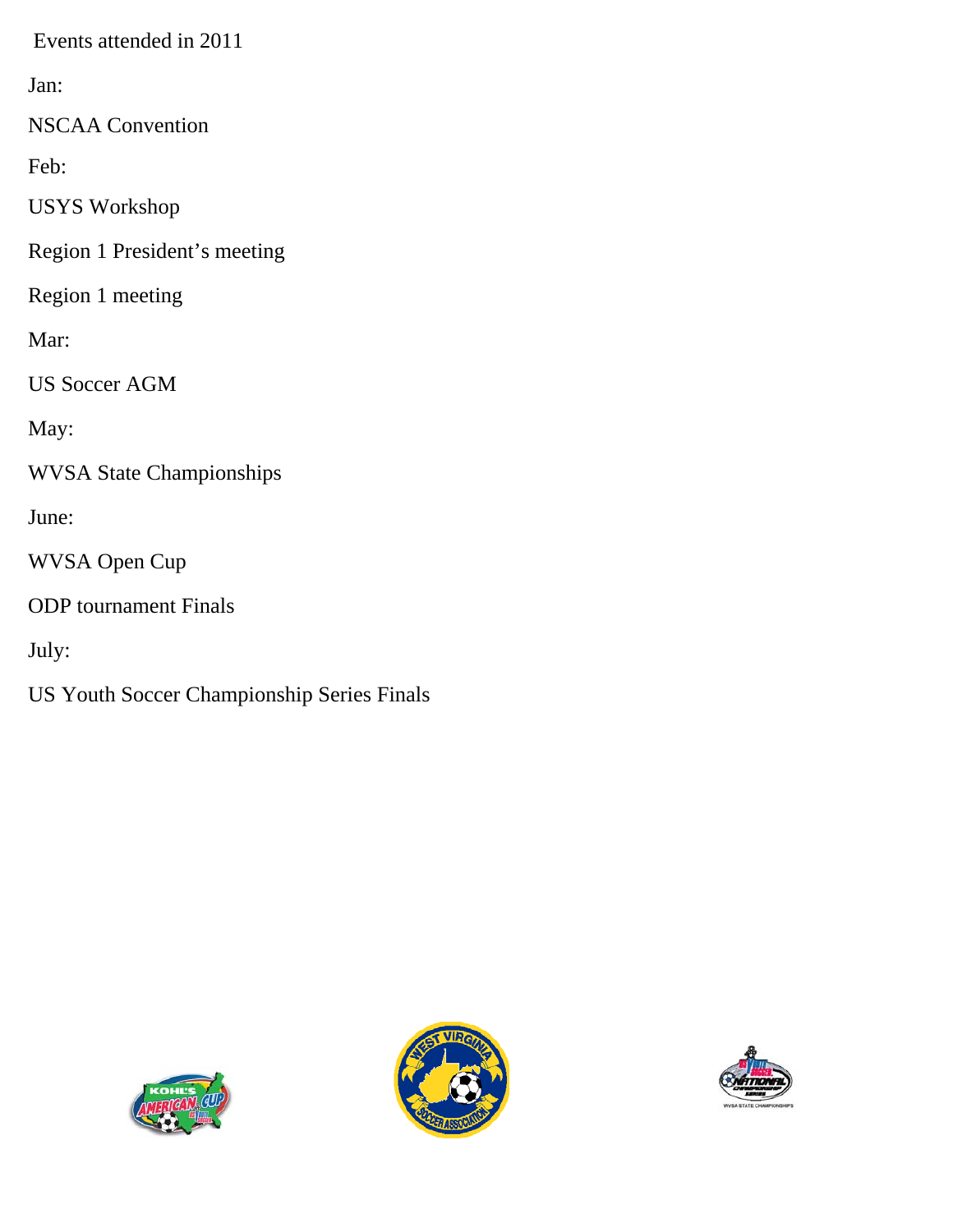WVSA AGM 2011 6 PM Saturday November 1, 2011 Barboursville 4H camp Barboursville, WV Report of the Executive Director

#### Activity Report

#### Jan

Meeting with Berkley Co P/R

#### Feb

ODP Training

USYS Workshop and Ex Dir School / Louisville, KY

#### March

WVTL Games

#### April

ODP Training in Beckley

#### May

 ODP Mini Camp at Cedar Lakes Darrel Moore Classic Beckley USYS NCS Beckley

#### June

 WVSA Open Cup Barboursville USYS NCS Region I Lancaster, PA

#### July

USYS NCS Region I Lancaster, PA

#### August

September

#### **October**

 Region I Fall Meeting Boston, MA WVHSSCA Fall Meeting Buckhannon November WVSSAC Soccer Finals Beckley\ WVSA Kohl's Cup, Barboursville WVHSSCA Awards Dinner, Bridgeport





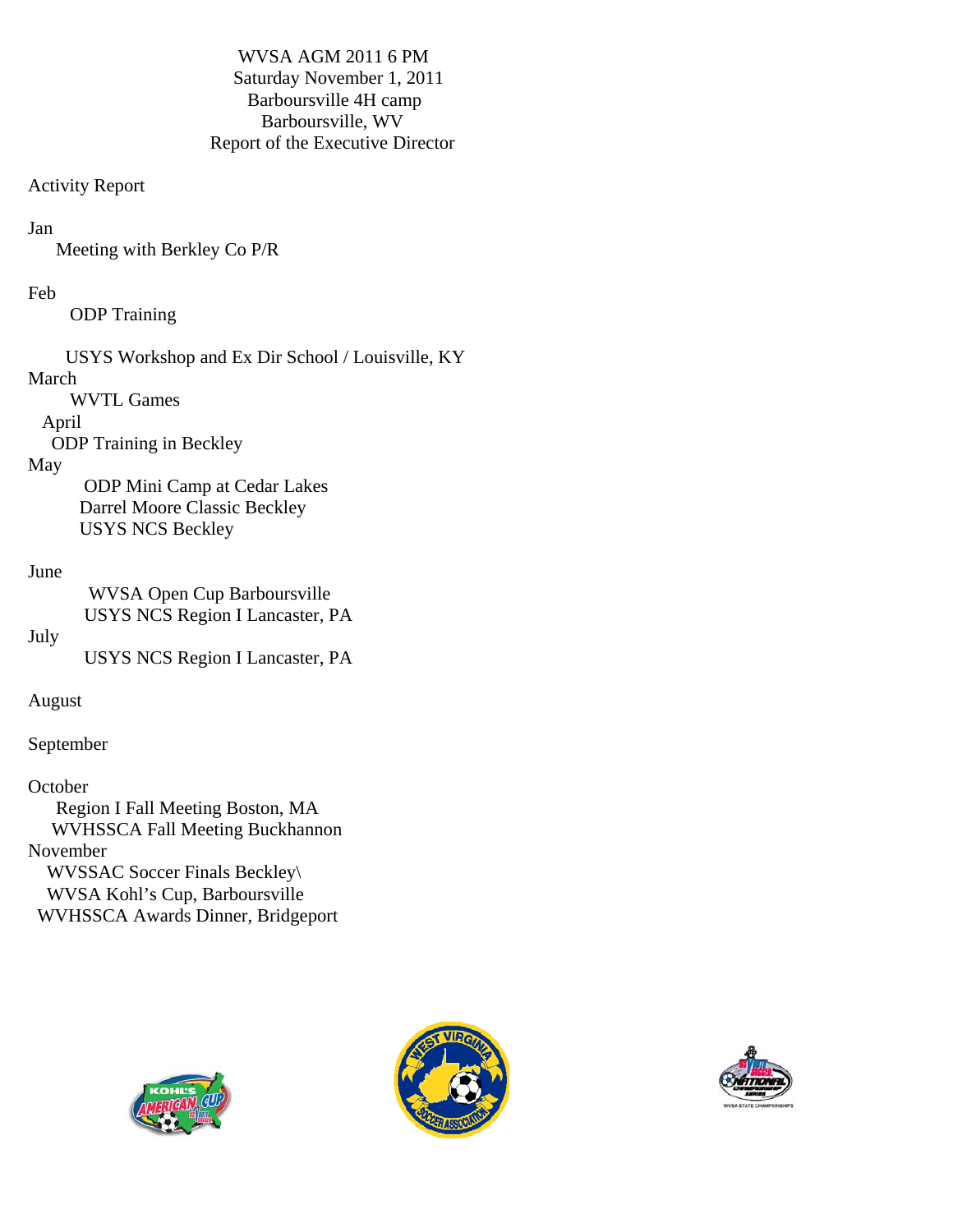I have worked with clubs on local problems and worked to promote WVSA to prospective members. Office Report

 The WVSA office continues to evolve and seek to find new ways to provide services to the membership. We have had three years with the YLUSA Registration and Risk Management System. The system is a great help to all members and the office staff. Jude is constantly working with YLUSA to update and adjust the system to meet the needs of the members, programs and staff.

 Jude Greene continues doing a fantastic job as Dir of Member Services. Jude is working with YLUSA to update and adjust the system to meet the needs of the members, programs and staff.

 Tina continues to do a superior job as ODP administrator. Thanks to Tina for taking care of all the paperwork and keeping Bob Gray straight. Bob continues to provide excellent coaching education and oversees the OPD Staff.

 Kristi Hatfield is doing great in the office and is working with Jude on the YLUSA program. Kristi continues overseeing the Risk management program as she attends LPN School. Ben Bowling continues working part time helping with the referee website and otherwise assisting the referee staff. We welcome Mary Rahall to the office staff and she contiues to learn about WVSAs members and programs. Please make her feel welcome!!

 Charlie Birklebach has continued to develop the WV Country Roads State League and has worked with John Newton and Tina to develop a spring calendar. Charlie has been a great partner in helping administering WVSA programs and events.

I wish to thank all of the staff that works to support the clubs and programs of WVSA in YOUR state office. .

If you are in the Beckley area stop and see the WVSA office.





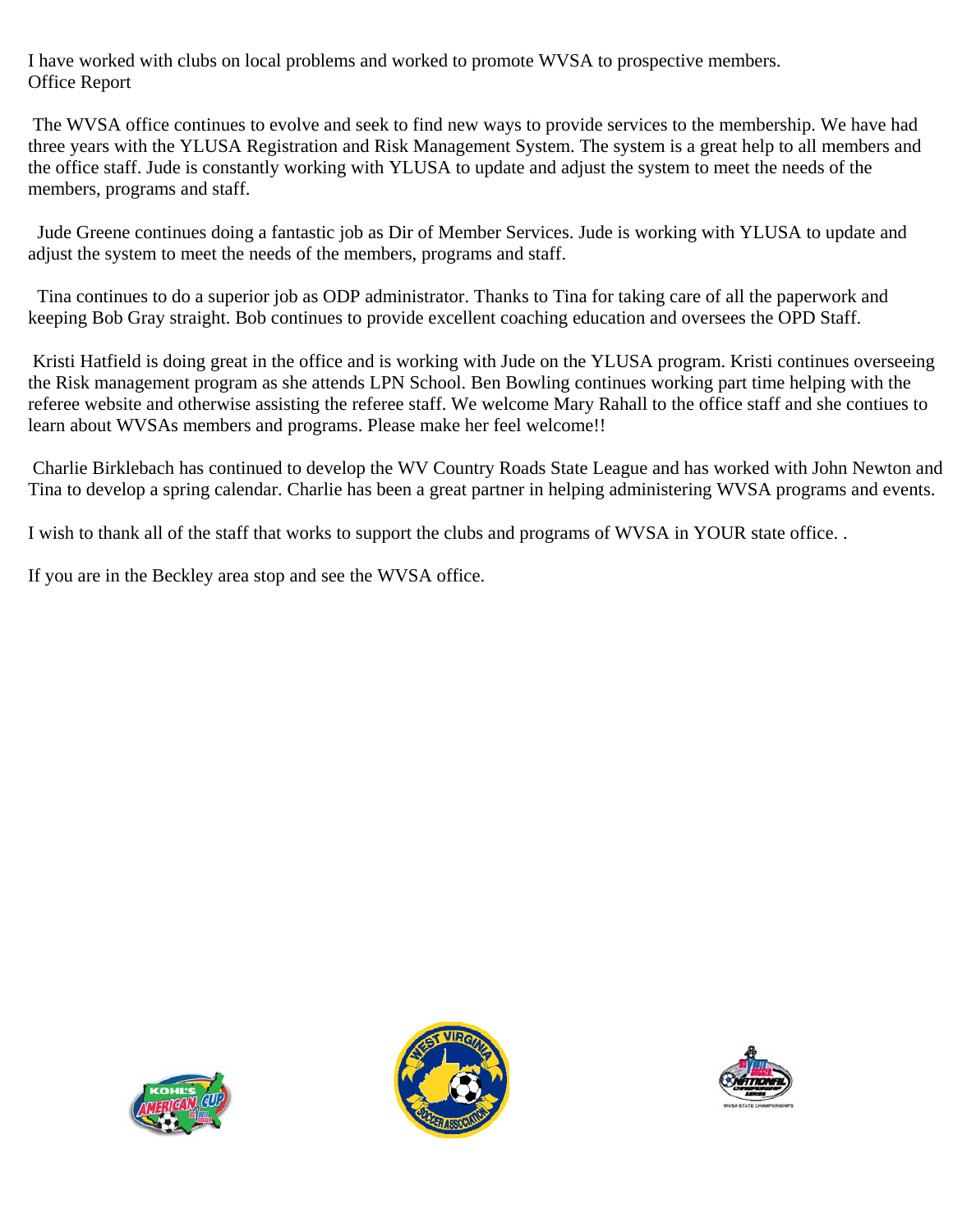



West Virginia Soccer Association

United States Amateur Association PO Box 3360 - Beckley, WV 25801 (304) 252-9872 - (800) 894-9872 - (304) 252-9878 Fax

Web Site: www.wvsoccer.net - E Mail: office@wvsoccer.net

## **2011 WV Soccer Association State Referee Program Annual Report**

### **Submitted by:**  Michael J. McCarthy, State Referee Administrator November 12, 2011

1. **Referee, Instructor, Assessor and Assignor Annual Census, 2007 - 2011**

|                   | 2011 | 2010 | 2009 | 2088 | 2007 | <b>1 Year</b><br><b>Difference</b> | 1 Year %<br><b>Difference</b> |
|-------------------|------|------|------|------|------|------------------------------------|-------------------------------|
| <b>Referee</b>    | 753  | 778  | 853  | 822  | 813  | $-25$                              | 3.2%                          |
| <b>Instructor</b> | 34   | 39   | 4ء   | 27   | 38   | - 1                                | $(12.8\%)$                    |
| <b>Assignor</b>   | 44   | 48   | 42   | 44   | 44   | -4                                 | $(8.3\%)$                     |
| <b>Assessor</b>   | 16   |      |      | 10   | -    | $\overline{\phantom{0}}$           | $(5.9\%)$                     |

2. **Referee, Instructor, Assessor and Assignor Five Year Census, 2007 - 2011**

|                   | 2011       | 2007 | <b>Difference</b> | % Difference |
|-------------------|------------|------|-------------------|--------------|
| Referee           | 752<br>ں ر | 813  | $-60$             | 7.4%         |
| <b>Instructor</b> | 34         | 38   | -4                | $(10.5\%)$   |
| <b>Assignor</b>   | 44         | 44   |                   | 0%           |
| <b>Assessor</b>   | 10         |      | -                 | $(5.9\%)$    |





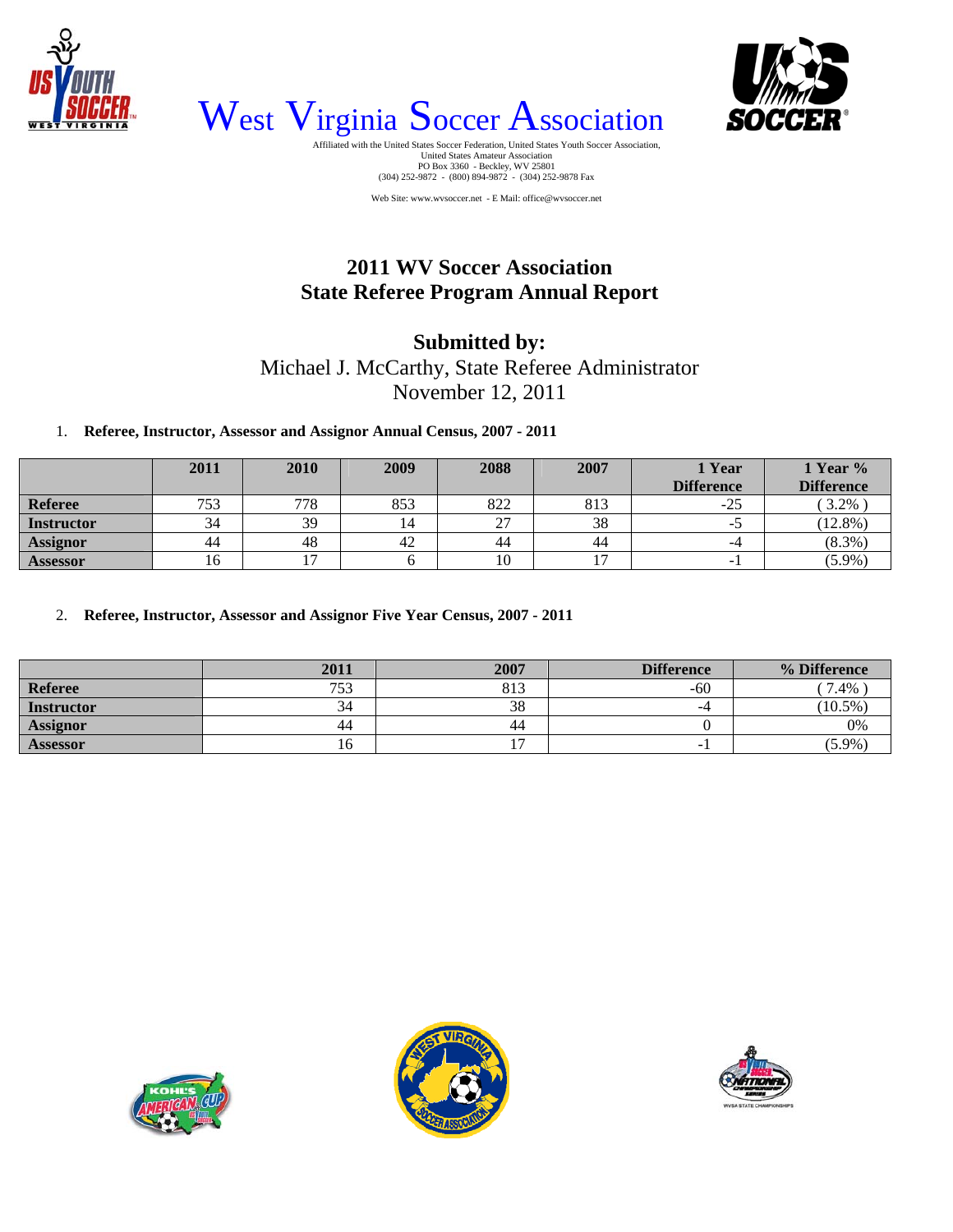





Comments on Referee, Instructor, Assessor and Assignor Census:

A. While the 2009-2010 numbers suggest a dramatic jump in the number of instructors and assessors, a look back to 2007 reveals little long-term change in this number and suggests that the apparent recent spike is likely the result mainly of previous instructors and assessors recertifying following a brief lapse.

#### **3. Referee Grade Demographics**

| <b>Referee</b>     | 2011  | 2010    | 2009    | 2008  | 2007  | <b>2011 US</b> | <b>2010 US</b> |
|--------------------|-------|---------|---------|-------|-------|----------------|----------------|
| Grade              |       |         |         |       |       |                |                |
| 9                  | 168   | 155     | 136     | 147   | 193   | 24,089         | 26,255         |
|                    | 22.5% | 20.1%   | 16.0%   | 18.0% | 23.8% | 17.1%          | 18.6%          |
| 8                  | 541   | 579     | 667     | 626   | 575   | 107.404        | 109.298        |
|                    | 72.3% | 74.9%   | 78.6%   | 76.5% | 70.9% | 76.5%          | 77.2%          |
| 7                  | 25    | 25      | 27      | 30    | 26    | 3,676          | 3,978          |
|                    | 3.3%  | 3.2%    | 3.2%    | 3.7%  | 3.2%  | 2.6%           | 2.8%           |
| 6                  | 11    | 10      | 15      | 11    | 12    | 1,313          | 1,355          |
|                    | 1.5%  | 1.3%    | 1.8%    | 1.3%  | 1.5%  | 0.9%           | 1.0%           |
| 5                  | 3     | 4       | 4       | 4     | 5     | 680            | 648            |
|                    | 0.4%  | $0.5\%$ | $0.5\%$ | 0.5%  | 0.6%  | 0.5%           | 0.5%           |
| <b>TOTAL</b>       | 748   | 773     | 849     | 818   | 811   | 140,466        | 141.534        |
| <b>New Grade 9</b> | 265   | 282     | 363     | 321   | 309   | 50,954         | 55,330         |
| or 8               | 35.4% | 36.5%   | 42.8%   | 39.2% | 38.1% | 36.3%          | 39.1%          |

#### **4. Referee Attrition**

Of the referees registered in 2009 and 2010, the following numbers represent those who did not recertify at all for the following year at each grade level:





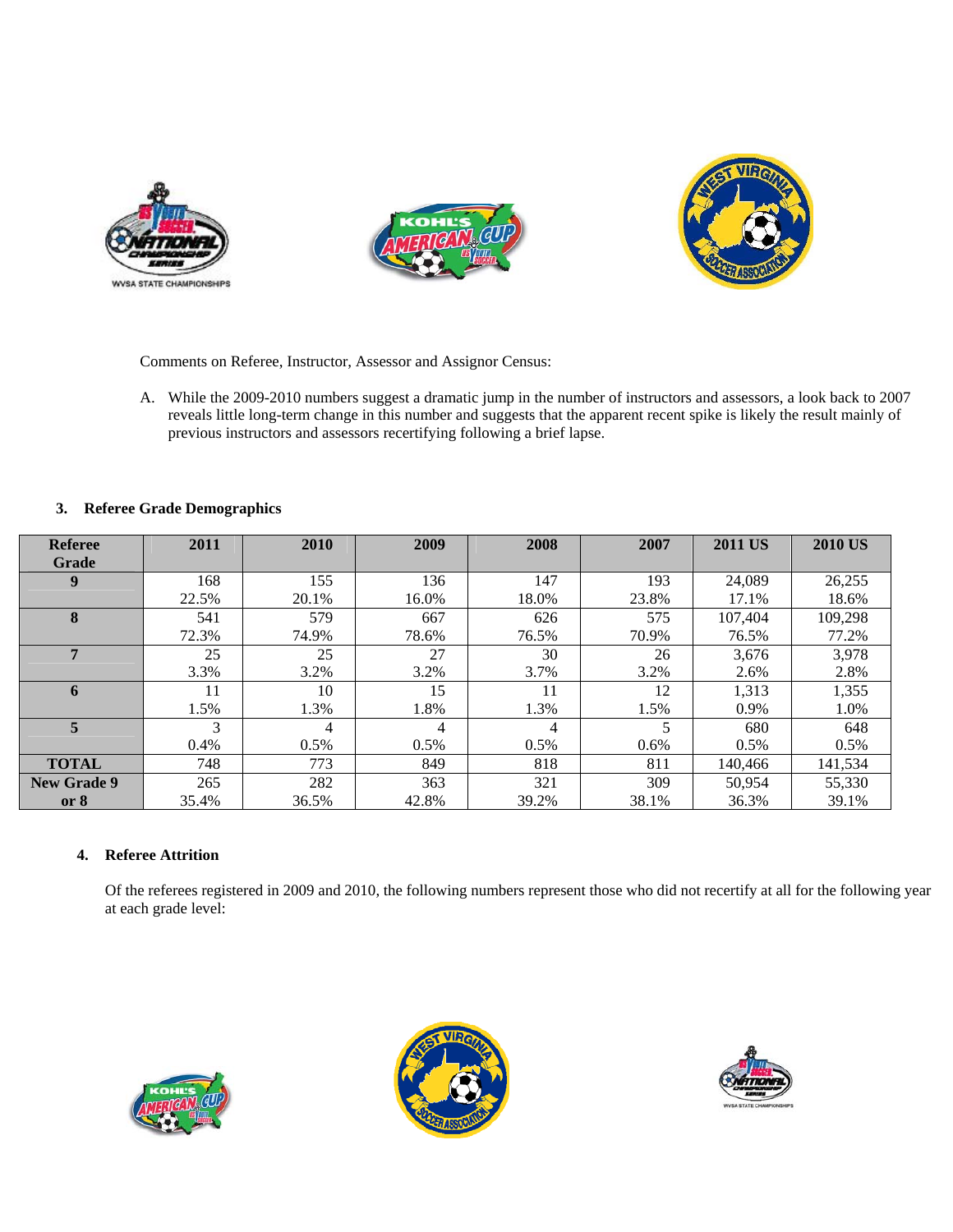| <b>Referee Grade</b> | <b>Num Attrition</b><br>from $2010 - 11$ | % Attrition from<br>2010-11 | <b>Num Attrition from</b><br>2009-10 | % Attrition from<br>2009-10 |
|----------------------|------------------------------------------|-----------------------------|--------------------------------------|-----------------------------|
|                      | 84                                       | 54.2%                       |                                      | 64.0%                       |
|                      | 254                                      | 43.9%                       | 296                                  | 44.4%                       |
|                      |                                          | 12%                         |                                      | 11.1%                       |
|                      |                                          | 10%                         |                                      | 20%                         |
|                      |                                          | 0%                          |                                      | 0%                          |
| <b>TOTAL</b>         | 342                                      | 44.2%                       | 389                                  | 45.6%                       |





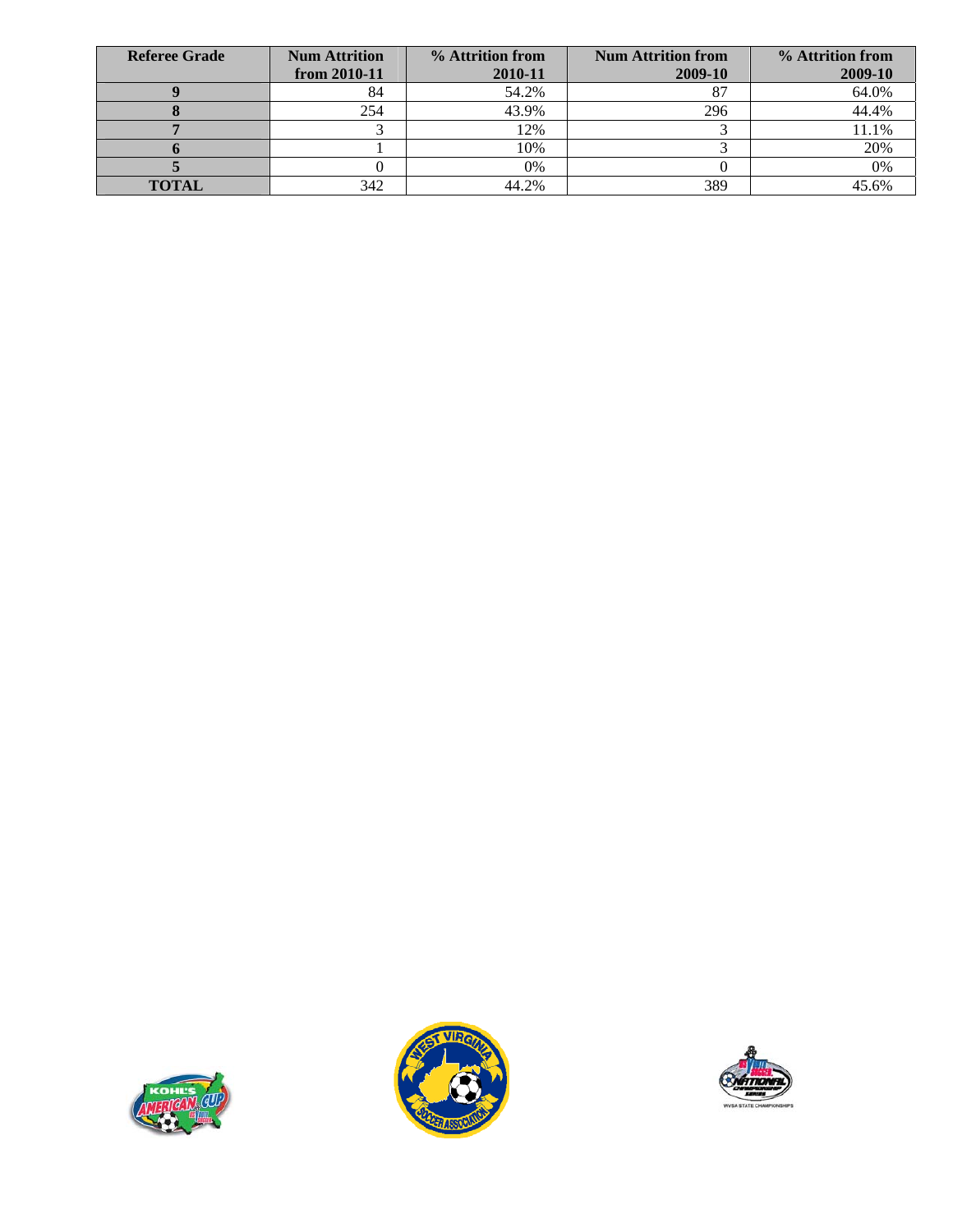Comments on Referee Grade Demographics & Referee Attrition

- A. WVSA's referee distribution among grades  $9 5$  is comparable to that seen across the United States, with a slightly higher percentage of referees being Grade 7 and a substantially higher percentage being Grade 9 than the national proportions.
- B. Referee attrition remains high, at 43.9% among Grade 8 and 54.2% among Grade 9 referees, but the latter not as high as the previous year. Overall attrition has fluctuated slightly below and above 45%
- C. Recruitment remains high, ranging between 35.4% and 42.8% over the past four years (and comparable to the nationwide rate). This has helped to offset attrition, but means that around 40% of referees in WV are in their first year as a referee – a point that should be emphasized to coaches at all levels: if you drive away this referee today, the replacement will only be even newer.

#### **4. WVSA Referee Program Developments**

- A. Referee 2012 Recertification Agenda (developed by Dennis Brumfield, Sr.) 5 hours
	- a. Accessing USSF Referee Program Website
		- i. Position Papers
		- ii. Ask a Referee
		- iii. MLS Week in Review
		- iv. Laws of the Game
	- b. Instruct from the following Position Papers
		- i. Memorandum of Law Changes
		- ii. 7+7 Cautionable and Sending Off Offenses
		- iii. Managing Feinting by the Kicker at a PK or KFTM
		- iv. Penalty Kicks and 2005-06 Law Changes
		- v. Providing Hydration During a Match
		- vi. Offside and Interfering With Play
		- vii. Offside Is Touching the Ball a Requirement?
		- viii. Offside Classic Offside Scenario
		- ix. Offside
		- x. Offside Issues
		- xi. Offside on a Corner Kick
	- c. Problems / Issues in Your Local Area





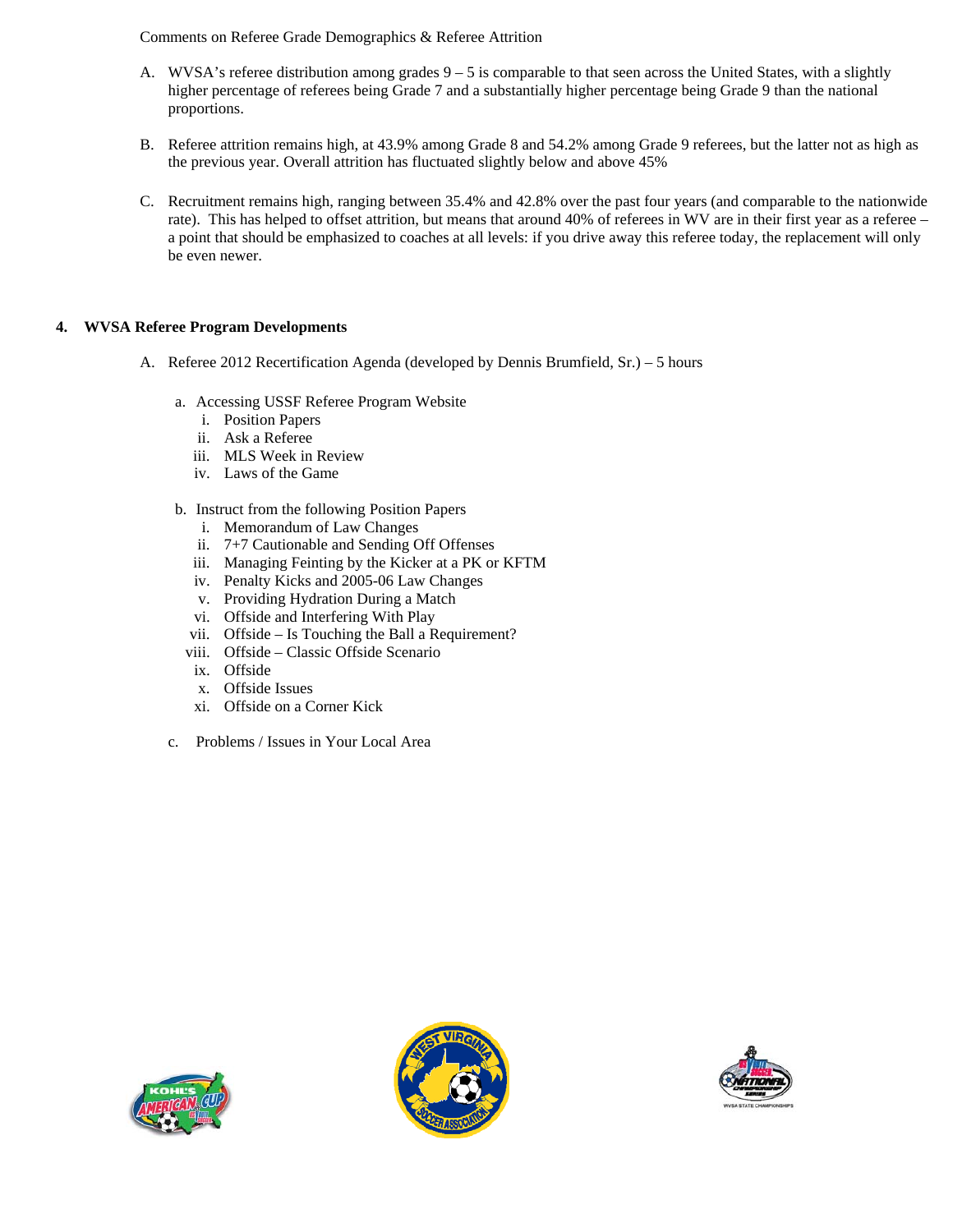B. Move to Online Referee Registration

Beginning with recertification for the 2011 year, WV referee registration migrated to the USSF online registration system. The advantages of this change are:

- a. Faster turn-around for distribution of USSF Referee Certification cards and packets, which will be sent by the Federation once online payment and registration is received, rather than batched and distributed only at the end of a certification year when WV registrations were received en masse.
- b. Direct access and encouragement of referees to maintain their own contact information, reducing scanning or transcription errors from handwritten forms.
- c. A single, up-to-date source of the current referee certification list with direct access to USSF database for WV registered Assignors.
- d. Reduction of WVSA volunteer and paid staff time to receive and process forms and payments.

Modifications to the initially proposed workflow have been made based on feedback from WVSA league members who wish to retain the ability to pay registration fees on behalf of their referees but not incur additional burdens to that action.

Methods to move registration of new referees to the online system will also be explored, with possible deployment as early as Spring 2012.

#### **5. WVSA Referee Program Strategic Initiatives**

A. Youth Referee Academy

We have attempted to identify promising young referees by nomination from local assignors and instructors so that these referees can be groomed to represent our state at regional level events in coming years. Interest has been high, but fleeting.

We did, however, successfully mentor 9 young referees – all 16 years old or younger – in a set of U10 Friendly matches hosted in Barboursville by the WV Soccer Club in August 2011.

B. Revision of Composition of State Referee Committee

The State Referee Committee has been dormant for several years, due perhaps in part to an archaic structure of geographically-assigned district representatives. Initial discussions with Referee Program stakeholders suggests that some involvement by non-referee representatives, perhaps from among youth and adult league players and youth coaches, might preserve a geographic balance but also bring new and important perspectives to the program. A proposal for revision of the State Referee Committee may be presented at the 2012 AGM.





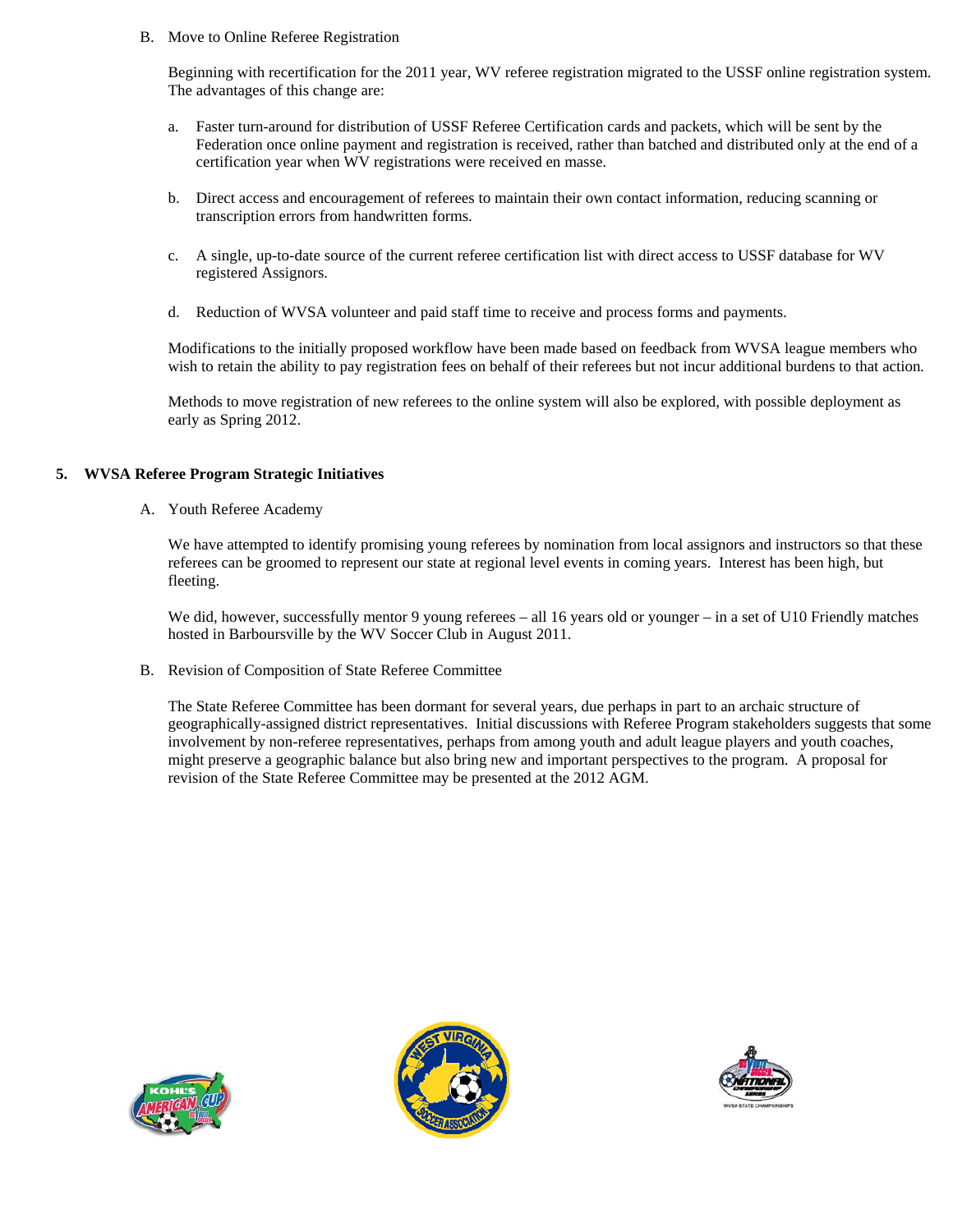#### **6. Issues of Concern**

#### A. Incidents of Referee Abuse

The Spring and Fall 2010 witnessed an apparent spike in incidents of Referee Abuse, specifically verbal threats, with one middle school aged league seeing three within a 6 month span (one from a coach and two from spectators).

Since that time, however, the only incidents of referee abuse have involved players in the Southern WV Adult Soccer League, and they have been dealt with at both the league and state levels.

B. Referee Game Report Writing Skills

Revealed during the investigation of the referee abuse incidents noted above was a lack of knowledge among some referees regarding the writing of Game Reports. Game Report writing is understandably underplayed during the Grade 9 or Grade 8 New Referee Clinics because it is, at that time, so far-removed from the students that they are unlikely to remember any details when the time comes that one is required. The WVSA Referee Program has included a module on report writing in the 2011 Recertification Agenda, and the quality of reports received has improved since.